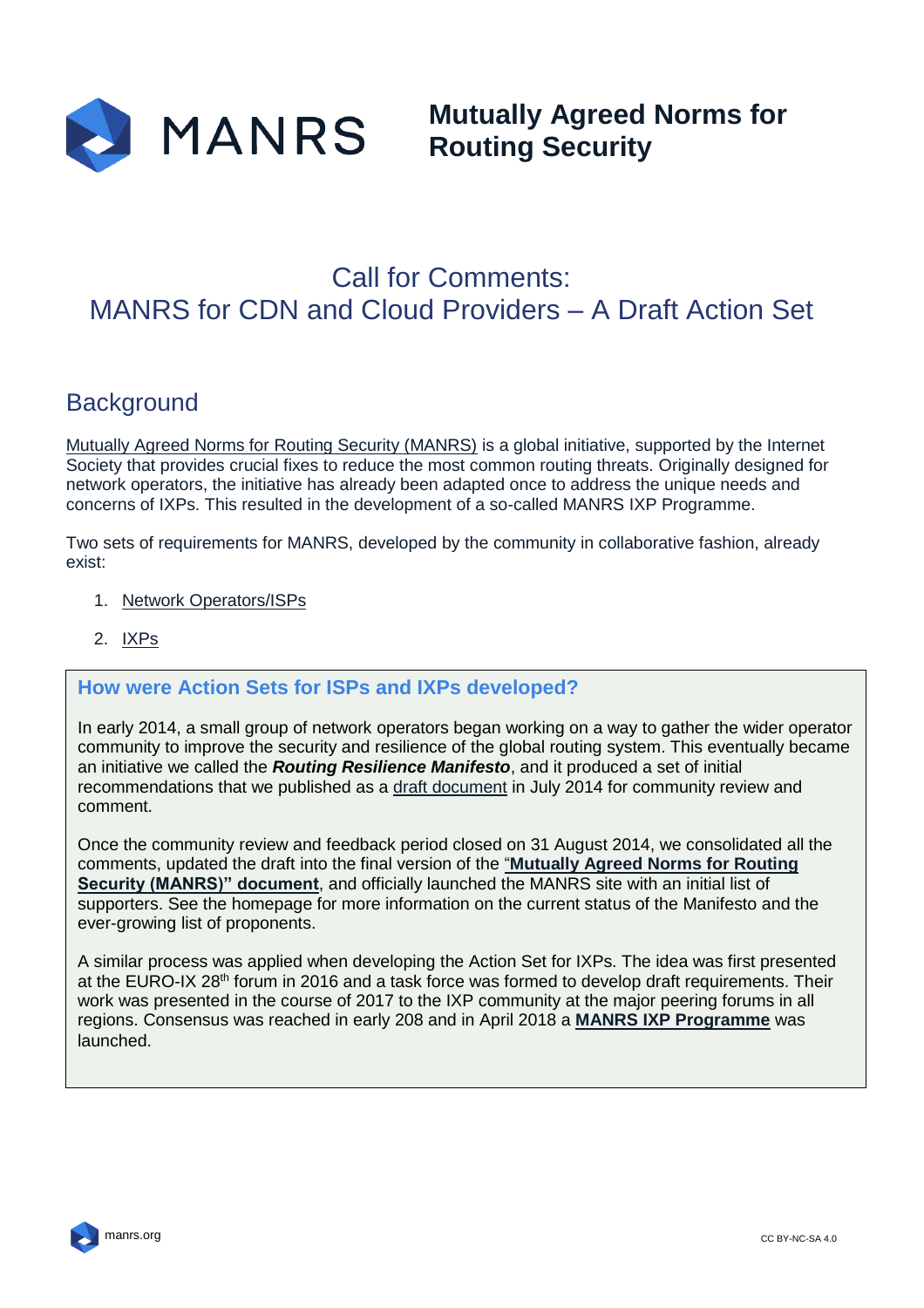A next phase of this work, presented in this document, focuses on CDN and Cloud providers and aims at making MANRS more accessible and impactful to these categories of operators.

This draft was developed by a Task Force. Members of the Task Force are:

- Alejandro Becerra Gonzalez (Telefonica)
- Andrei Robachevsky (Internet Society, Editor)
- Arturo Servin (Google)
- Carlos Asensio (Nexica)
- Chris Morrow (Google)
- Christian Kaufmann (Akamai)
- Daniel Ponticello (Redder)
- Gary Ratterree (Microsoft)
- Ibrahim Seremet (Verisign)
- Jerome Fleury (Cloudflare)
- JJ Crawford (Facebook)
- Kay Rechthien (Akamai)
- Kevin Blumberg (TORIX)
- Marcus Grando (Azion)
- Martin J. Levy (Cloudflare)
- Marty Strong (Facebook)
- Rob Spiger (Microsoft)
- Rogério Mariano (Azion)
- Ronan Mullally (Akamai)
- Ray Sliteris (Facebook)
- Steve Peters (Facebook)
- Tale Lawrence (Oracle)
- Tony Tauber (Comcast)
- Yong Kim (Verisign)

This document is a draft Action Set for CDN and Cloud networks.

#### **Please send your comments to: [manrs-cdn-cloud@elists.isoc.org.](mailto:manrs-cdn-cloud@elists.isoc.org)**

The requirements outlined in this document address the CDN or Cloud network (or networks) itself and its peers.

By a peer in this document we mean a BGP neighbor network with a peer-peer policy: only own network and its customer cone is announced, no global transit is provided.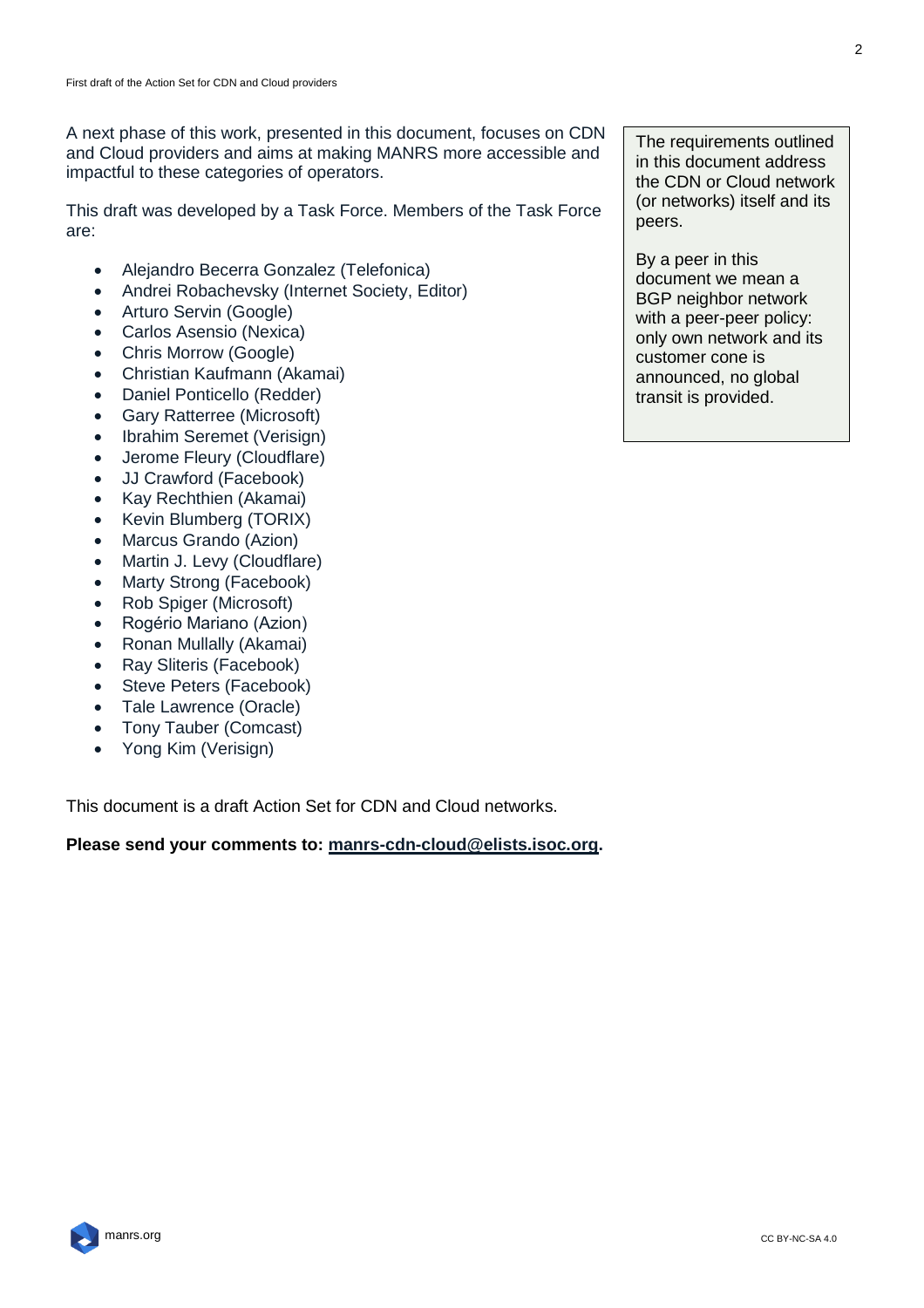# Action Set (Draft)

# Action 1. Prevent propagation of incorrect routing information (Mandatory)

**Ensure correctness of own announcements. Ensure correctness of announcements of their peers (non-transit) by implementing explicit (whitelist) filtering with prefix granularity.** 

#### **Description:**

Cloud providers and content providers do have own internal networks, such as corporate networks, or other sub-networks for R&D and other purposes. With regard to those networks good filtering practice should still apply to help prevent propagation of incorrect routing information due to human error or failures in automation.

CDNs and Cloud providers have many peering (networks that do not provide transit for the CDN/Cloud) relationships. Implementing ingress filtering for all non-transit peers and their customers not only will make a significant positive impact on routing security but will also send a clear signal that incorrect routing announcements are not acceptable. Whenever feasible, checks should be made that the announcements are originated from legitimate holders.

#### **Conformance checks:**

1. This requirement is part of the peering policy of the CDN/Cloud provider and is publicly available (e.g. on their website or peering portal).

# Action 2. Prevent traffic with illegitimate source IP addresses (Mandatory)

**Implement anti-spoofing controls to prevent packets with illegitimate source IP address from leaving the network (egress filters).**

#### **Description:**

There is a difference between CDN and Cloud network with regards to this Action. There is additional challenge for Cloud providers, since they have to monitor and control what a virtual machine can do on the network. This Action requires controls that prevent traffic with illegitimate source IP addresses leaving the Autonomous System of the CDN or Cloud provider.

#### **Conformance checks:**

1. A cloud provider periodically runs a Spoofer (https://www.caida.org/projects/spoofer/) test from a VPS (typical setup) confirming that controls are in place. A CDN can run the test from their own infrastructure segment.

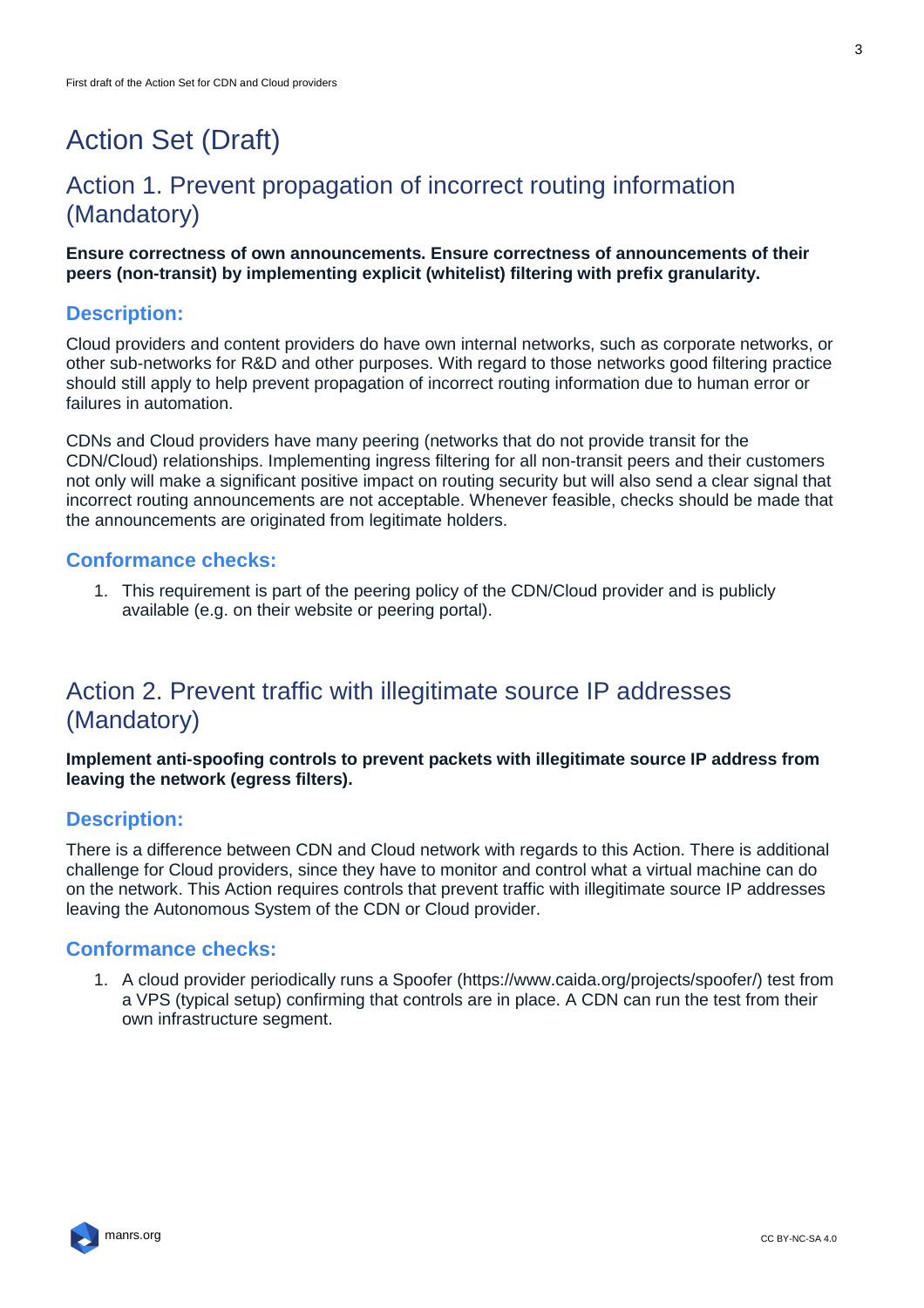### Action 3. Facilitate global operational communication and coordination (Mandatory)

Maintain globally accessible up-to-date contact information in PeeringDB and relevant RIR databases.

#### **Description:**

The operator should register and maintain contact information in PeeringDB and appropriate RIRs' whois databases. This contact information should include the operator's current point of contact information for the NOC of the AS.

#### **Conformance checks:**

- 1. Check that phone or e-mail address (other than abuse-c) for provider's AS'es is present in at least one RIR database
- 2. Check that PeeringDB contains Contact information for provider's AS'es

### Action 4. Facilitate validation of routing information on a global scale (Mandatory)

Publicly document ASNs and prefixes that are intended to be advertised to external parties. Two main types of repositories are IRRs and RPKI. The requirement is to publish this information in at least one type of the repository (there may be more than one appropriate IRR), a recommendation is to maintain in both.

#### **Description:**

CDN and Cloud provider also indirectly contribute to the facilitation of validation on global scale by implementing Action 1. It effectively results in motivating third parties to maintain their routing information. This will have a significant impact on the quality and completeness of such data.

#### **Conformance checks:**

1. Check that the announcements originated by the provider's AS'es are registered in at least one IRR and/or RPKI systems.

4